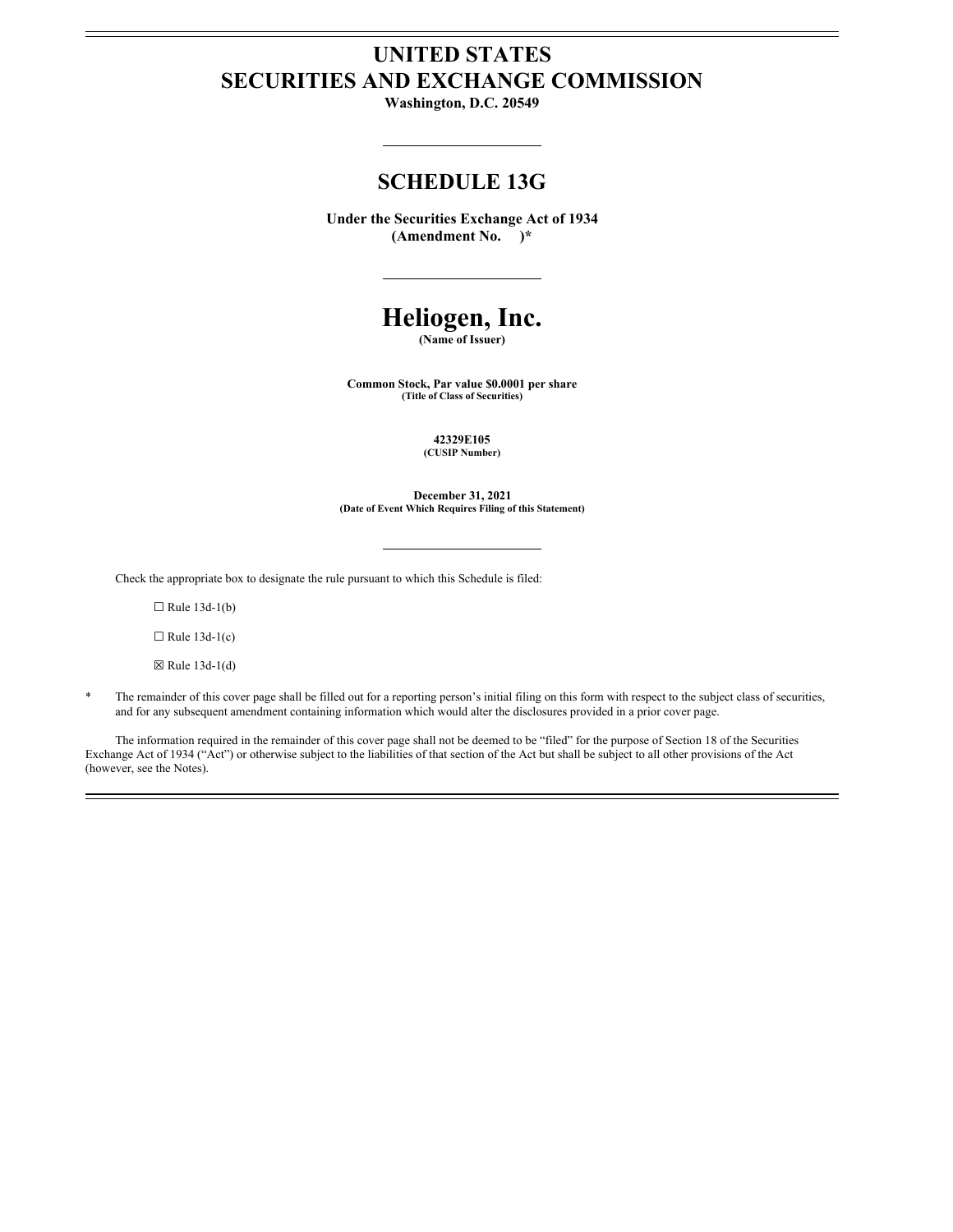CUSIP No. 42329E105

| (1)  | NAMES OF REPORTING PERSONS                                                                           |      |                                                              |  |  |  |
|------|------------------------------------------------------------------------------------------------------|------|--------------------------------------------------------------|--|--|--|
|      | Nant Capital LLC                                                                                     |      |                                                              |  |  |  |
| (2)  | CHECK THE APPROPRIATE BOX IF A MEMBER OF A GROUP (see instructions)<br>(a) $\Box$<br>$(b) \boxtimes$ |      |                                                              |  |  |  |
| (3)  | <b>SEC USE ONLY</b>                                                                                  |      |                                                              |  |  |  |
| (4)  | SOURCE OF FUNDS (see instructions)                                                                   |      |                                                              |  |  |  |
|      | SC, AF                                                                                               |      |                                                              |  |  |  |
| (5)  | CHECK BOX IF DISCLOSURE OF LEGAL PROCEEDINGS IS REQUIRED PURSUANT TO ITEM 2(d) or 2(e)               |      |                                                              |  |  |  |
|      | $\Box$                                                                                               |      |                                                              |  |  |  |
| (6)  | CITIZENSHIP OR PLACE OF ORGANIZATION                                                                 |      |                                                              |  |  |  |
|      | Delaware                                                                                             |      |                                                              |  |  |  |
|      |                                                                                                      | (7)  | <b>SOLE VOTING POWER</b>                                     |  |  |  |
|      |                                                                                                      |      |                                                              |  |  |  |
|      | <b>NUMBER OF</b>                                                                                     |      | None (See Item 4)                                            |  |  |  |
|      | <b>SHARES</b>                                                                                        | (8)  | <b>SHARED VOTING POWER</b>                                   |  |  |  |
|      | <b>BENFICIALLY</b><br><b>OWNED BY</b>                                                                |      | 24,646,323 shares (See Item 4)                               |  |  |  |
|      | EACH                                                                                                 | (9)  | <b>SOLE DISPOSITIVE POWER</b>                                |  |  |  |
|      | <b>REPORTING</b>                                                                                     |      |                                                              |  |  |  |
|      | <b>PERSON</b><br><b>WITH</b>                                                                         |      | None (See Item 4)                                            |  |  |  |
|      |                                                                                                      | (10) | <b>SHARED DISPOSITIVE POWER</b>                              |  |  |  |
|      |                                                                                                      |      | 24,646,323 shares (See Item 4)                               |  |  |  |
| (11) |                                                                                                      |      | AGGREGATE AMOUNT BENEFICIALLY OWNED BY EACH REPORTING PERSON |  |  |  |
|      |                                                                                                      |      |                                                              |  |  |  |
|      | 24,646,323 shares (See Item 4)                                                                       |      |                                                              |  |  |  |
| (12) | CHECK IF THE AGGREGATE AMOUNT IN ROW (11) EXCLUDES CERTAIN SHARES (see instructions)                 |      |                                                              |  |  |  |
|      | $\Box$                                                                                               |      |                                                              |  |  |  |
| (13) |                                                                                                      |      | PERCENT OF CLASS REPRESENTED BY AMOUNT IN ROW (11)           |  |  |  |
|      |                                                                                                      |      |                                                              |  |  |  |
| (14) | 13.4% (See Item 4)*<br>TYPE OF REPORTING PERSON (see instructions)                                   |      |                                                              |  |  |  |
|      |                                                                                                      |      |                                                              |  |  |  |
|      | PN                                                                                                   |      |                                                              |  |  |  |

\* This percentage is calculated based upon (x) 24,646,323 shares of the Issuer's Common Stock beneficially owned by the Reporting Person, divided by (y) 183,367,037 shares of Common Stock issued and outstanding as of December 30, 2021.

Page 2 of 8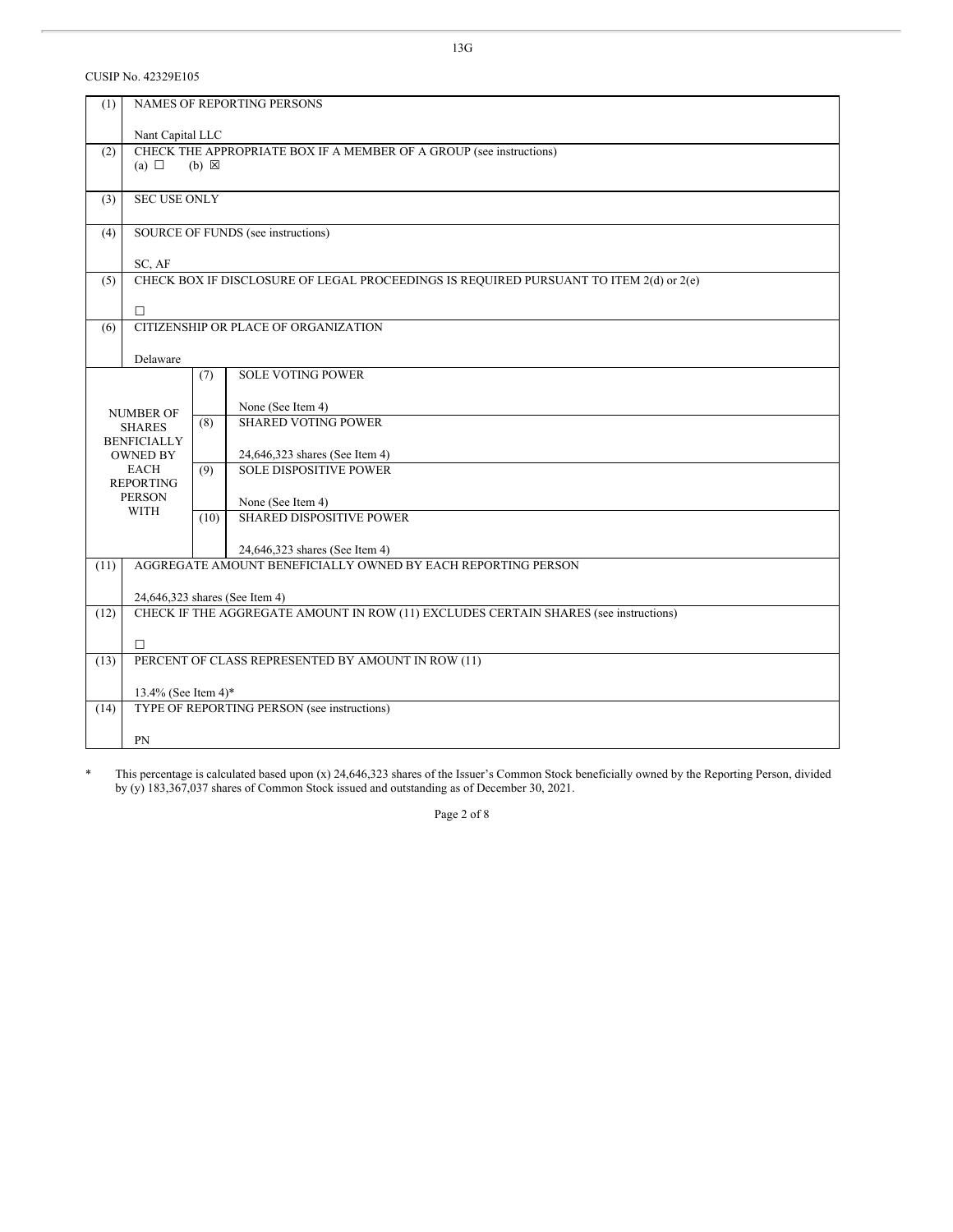CUSIP No. 42329E105

| (1)  | NAMES OF REPORTING PERSONS                                                           |                 |                                                                                        |  |  |  |
|------|--------------------------------------------------------------------------------------|-----------------|----------------------------------------------------------------------------------------|--|--|--|
|      | California Capital Equity, LLC                                                       |                 |                                                                                        |  |  |  |
| (2)  |                                                                                      |                 | CHECK THE APPROPRIATE BOX IF A MEMBER OF A GROUP (see instructions)                    |  |  |  |
|      | (a) $\Box$                                                                           | $(b) \boxtimes$ |                                                                                        |  |  |  |
|      |                                                                                      |                 |                                                                                        |  |  |  |
| (3)  | <b>SEC USE ONLY</b>                                                                  |                 |                                                                                        |  |  |  |
|      |                                                                                      |                 |                                                                                        |  |  |  |
| (4)  |                                                                                      |                 | SOURCE OF FUNDS (see instructions)                                                     |  |  |  |
|      |                                                                                      |                 |                                                                                        |  |  |  |
|      | SC, AF                                                                               |                 |                                                                                        |  |  |  |
| (5)  |                                                                                      |                 | CHECK BOX IF DISCLOSURE OF LEGAL PROCEEDINGS IS REQUIRED PURSUANT TO ITEM 2(d) or 2(e) |  |  |  |
|      |                                                                                      |                 |                                                                                        |  |  |  |
|      | $\Box$                                                                               |                 |                                                                                        |  |  |  |
|      |                                                                                      |                 | CITIZENSHIP OR PLACE OF ORGANIZATION                                                   |  |  |  |
| (6)  |                                                                                      |                 |                                                                                        |  |  |  |
|      |                                                                                      |                 |                                                                                        |  |  |  |
|      | Delaware                                                                             |                 |                                                                                        |  |  |  |
|      |                                                                                      | (7)             | <b>SOLE VOTING POWER</b>                                                               |  |  |  |
|      |                                                                                      |                 |                                                                                        |  |  |  |
|      | <b>NUMBER OF</b>                                                                     |                 | None (See Item 4)                                                                      |  |  |  |
|      | <b>SHARES</b>                                                                        | (8)             | <b>SHARED VOTING POWER</b>                                                             |  |  |  |
|      | <b>BENFICIALLY</b>                                                                   |                 |                                                                                        |  |  |  |
|      | <b>OWNED BY</b>                                                                      |                 | 24,646,323 shares (See Item 4)                                                         |  |  |  |
|      | <b>EACH</b>                                                                          | (9)             | <b>SOLE DISPOSITIVE POWER</b>                                                          |  |  |  |
|      | <b>REPORTING</b>                                                                     |                 |                                                                                        |  |  |  |
|      | <b>PERSON</b>                                                                        |                 | None (See Item 4)                                                                      |  |  |  |
|      | <b>WITH</b>                                                                          | (10)            | <b>SHARED DISPOSITIVE POWER</b>                                                        |  |  |  |
|      |                                                                                      |                 |                                                                                        |  |  |  |
|      |                                                                                      |                 |                                                                                        |  |  |  |
|      |                                                                                      |                 | 24,646,323 shares (See Item 4)                                                         |  |  |  |
| (11) |                                                                                      |                 | AGGREGATE AMOUNT BENEFICIALLY OWNED BY EACH REPORTING PERSON                           |  |  |  |
|      |                                                                                      |                 |                                                                                        |  |  |  |
|      | 24,646,323 shares (See Item 4)                                                       |                 |                                                                                        |  |  |  |
| (12) | CHECK IF THE AGGREGATE AMOUNT IN ROW (11) EXCLUDES CERTAIN SHARES (see instructions) |                 |                                                                                        |  |  |  |
|      |                                                                                      |                 |                                                                                        |  |  |  |
|      | $\Box$                                                                               |                 |                                                                                        |  |  |  |
| (13) | PERCENT OF CLASS REPRESENTED BY AMOUNT IN ROW (11)                                   |                 |                                                                                        |  |  |  |
|      |                                                                                      |                 |                                                                                        |  |  |  |
|      | 13.4% (See Item 4)*                                                                  |                 |                                                                                        |  |  |  |
| (14) | TYPE OF REPORTING PERSON (see instructions)                                          |                 |                                                                                        |  |  |  |
|      |                                                                                      |                 |                                                                                        |  |  |  |
|      | 00                                                                                   |                 |                                                                                        |  |  |  |
|      |                                                                                      |                 |                                                                                        |  |  |  |

\* This percentage is calculated based upon (x) 24,646,323 shares of the Issuer's Common Stock beneficially owned by the Reporting Person, divided by (y) 183,367,037 shares of Common Stock issued and outstanding as of December 30, 2021.

Page 3 of 8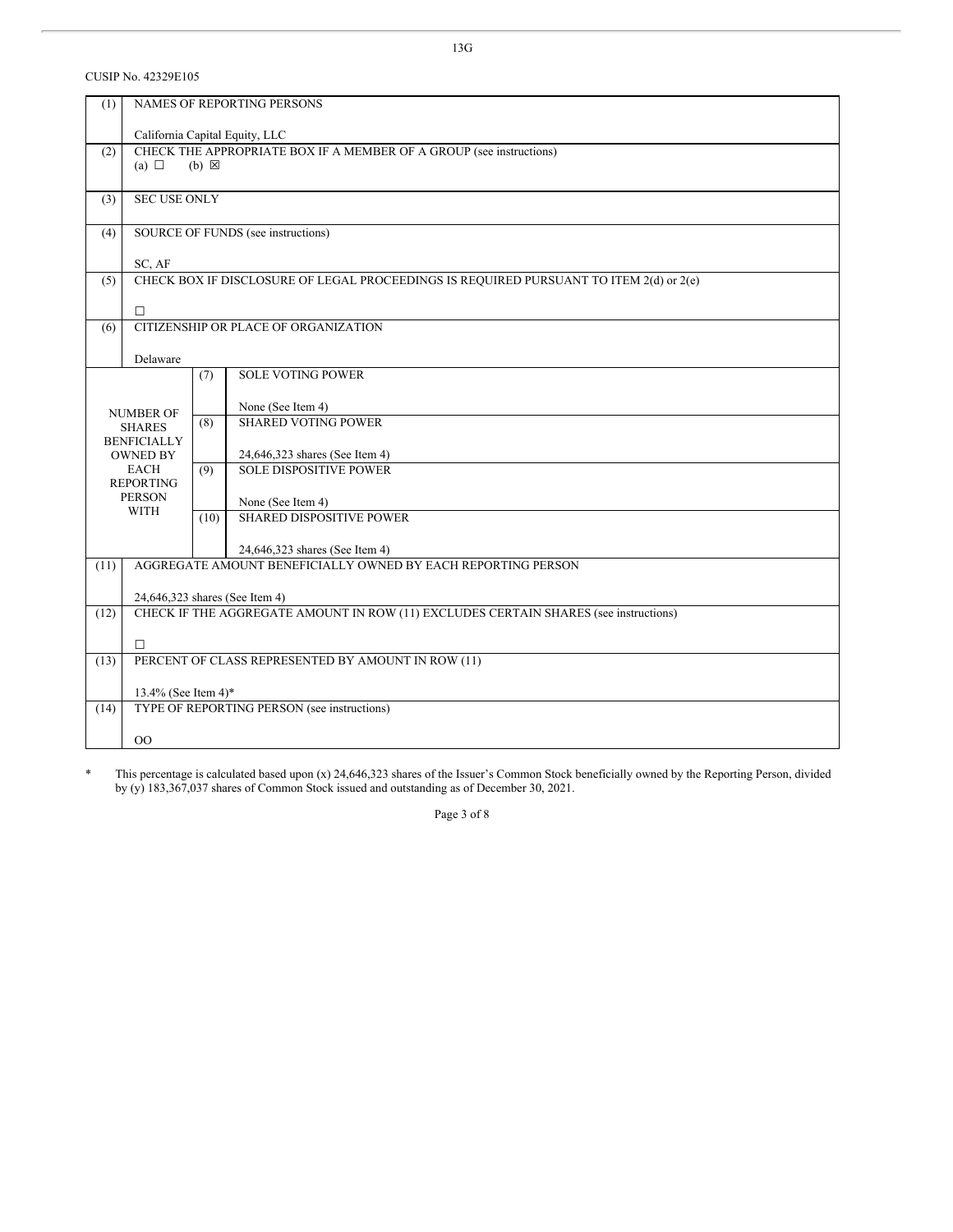CUSIP No. 42329E105

| (1)  | NAMES OF REPORTING PERSONS                                                                                |      |                                    |  |  |
|------|-----------------------------------------------------------------------------------------------------------|------|------------------------------------|--|--|
|      | Patrick Soon-Shiong                                                                                       |      |                                    |  |  |
| (2)  | CHECK THE APPROPRIATE BOX IF A MEMBER OF A GROUP (see instructions)<br>(a) $\Box$<br>$(b) \boxtimes$      |      |                                    |  |  |
| (3)  | <b>SEC USE ONLY</b>                                                                                       |      |                                    |  |  |
|      |                                                                                                           |      |                                    |  |  |
| (4)  |                                                                                                           |      | SOURCE OF FUNDS (see instructions) |  |  |
|      | PF, AF                                                                                                    |      |                                    |  |  |
| (5)  | CHECK BOX IF DISCLOSURE OF LEGAL PROCEEDINGS IS REQUIRED PURSUANT TO ITEM 2(d) or 2(e)                    |      |                                    |  |  |
|      | $\Box$                                                                                                    |      |                                    |  |  |
| (6)  | CITIZENSHIP OR PLACE OF ORGANIZATION                                                                      |      |                                    |  |  |
|      |                                                                                                           |      |                                    |  |  |
|      | United States of America                                                                                  |      | <b>SOLE VOTING POWER</b>           |  |  |
|      |                                                                                                           | (7)  |                                    |  |  |
|      | <b>NUMBER OF</b>                                                                                          |      | 1,011,663 (See Item 4)             |  |  |
|      | <b>SHARES</b>                                                                                             | (8)  | <b>SHARED VOTING POWER</b>         |  |  |
|      | <b>BENFICIALLY</b><br><b>OWNED BY</b>                                                                     |      | 24,646,323 shares (See Item 4)     |  |  |
|      | EACH                                                                                                      | (9)  | <b>SOLE DISPOSITIVE POWER</b>      |  |  |
|      | <b>REPORTING</b>                                                                                          |      |                                    |  |  |
|      | <b>PERSON</b><br><b>WITH</b>                                                                              |      | 1,011,663 (See Item 4)             |  |  |
|      |                                                                                                           | (10) | <b>SHARED DISPOSITIVE POWER</b>    |  |  |
|      |                                                                                                           |      | 24,646,323 shares (See Item 4)     |  |  |
| (11) | AGGREGATE AMOUNT BENEFICIALLY OWNED BY EACH REPORTING PERSON                                              |      |                                    |  |  |
|      |                                                                                                           |      |                                    |  |  |
| (12) | 25,657,986 shares<br>CHECK IF THE AGGREGATE AMOUNT IN ROW (11) EXCLUDES CERTAIN SHARES (see instructions) |      |                                    |  |  |
|      |                                                                                                           |      |                                    |  |  |
|      | $\Box$                                                                                                    |      |                                    |  |  |
| (13) | PERCENT OF CLASS REPRESENTED BY AMOUNT IN ROW (11)                                                        |      |                                    |  |  |
|      | $14.0\%*$                                                                                                 |      |                                    |  |  |
| (14) | TYPE OF REPORTING PERSON (see instructions)                                                               |      |                                    |  |  |
|      | $_{\rm IN}$                                                                                               |      |                                    |  |  |
|      |                                                                                                           |      |                                    |  |  |

\* This percentage is calculated based upon (x) 25,657,986 shares of the Issuer's Common Stock beneficially owned by the Reporting Person, divided by (y) 183,367,037 shares of Common Stock issued and outstanding as of December 30, 2021.

Page 4 of 8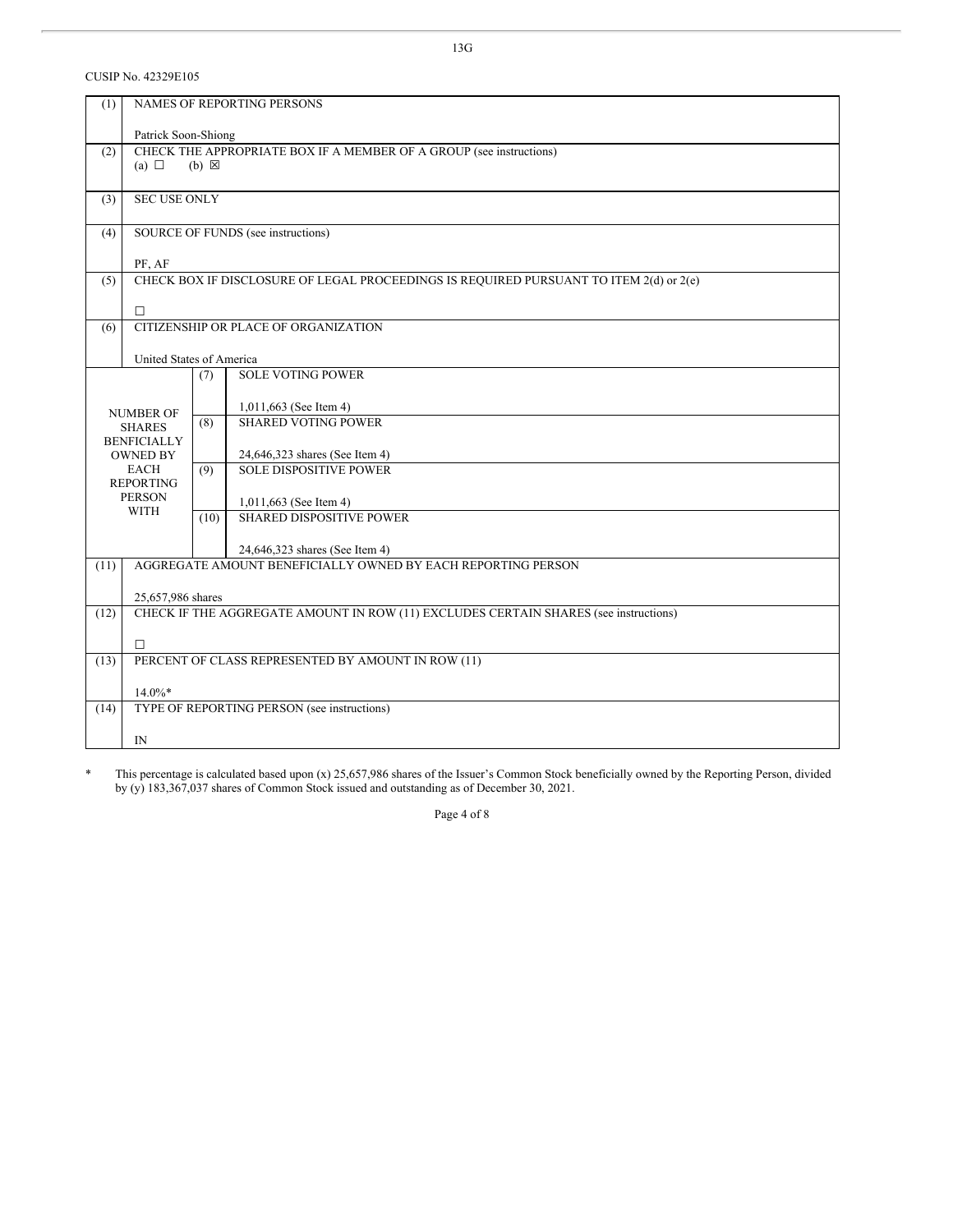#### **Item 1.**

(a) Name of Issuer:

Heliogen, Inc.

(b) Address of Issuer's Principal Executive Offices:

130 West Union Street Pasadena, California 91103

#### **Item 2.**

(a) Name of Persons Filing:

Nant Capital LLC ("Nant Capital"), California Capital Equity, LLC ("Cal Cap") and Patrick Soon-Shiong. Cal Cap directly owns all of the equity interests of Nant Capital. Dr. Soon-Shiong directly owns all of the equity interests of Cal Cap and has voting and dispositive power over shares held by Nant Capital. Cal Cap owns all of the equity interests in Nant Capital and thus may be deemed to control Nant Capital. Dr. Soon-Shiong is the sole member of Cal Cap and thus may be deemed to control Cal Cap. Each of Nant Capital, Cal Cap and Dr. Soon-Shiong may be referred to herein as a "Reporting Person."

(b) Address of Principal Business Office or, if none, Residence:

9922 Jefferson Boulevard Culver City, CA 90232

(c) Citizenship:

Nant Capital and Cal Cap are limited liability companies organized under the laws of State of Delaware. Dr. Soon-Shiong is a U.S. citizen.

(d) Title of Class of Securities:

Common Stock, \$0.0001 par value per share

## (e) CUSIP Number:

42329E105

### Item 3. If this statement is filed pursuant to Rules 13d-1(b), or 13d-2(b) or (c), check whether the person filing is a:

Not applicable.

# **Item 4. Ownership.**

(a) Amount beneficially owned:

Nant Capital may be deemed to beneficially own an aggregate of 24,646,323 shares of the Issuer's common stock.

Cal Cap may be deemed to beneficially own an aggregate of 24,646,323 shares of the Issuer's common stock.

Dr. Soon-Shiong may be deemed to beneficially own an aggregate of 25,657,986 shares of the Issuer's common stock.

(b) Percent of class:

13.4%-Nant Capital

13.4%-Cal Cap

14.0%-Dr. Soon-Shiong

Each of the ownership percentages above is calculated by dividing (a) the total number of shares of the Issuer's common stock being reported in this Statement for the respective Reporting Person by (b) the number of shares of the Issuer's common stock outstanding on December 30, 2021 (183,367,037), based on information publicly disclosed by the Issuer.

Page 5 of 8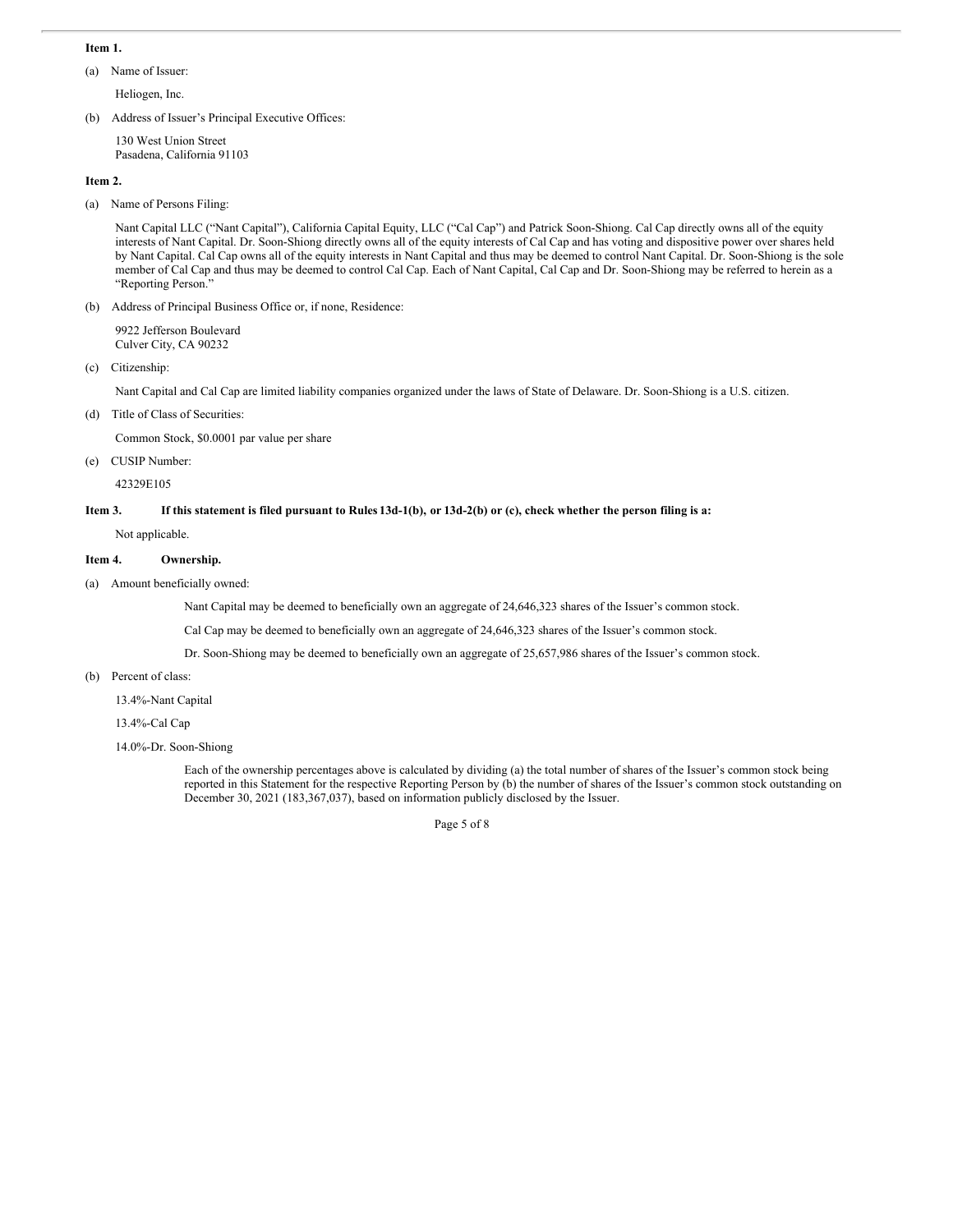#### (c) Number of shares as to which the person has:

- (i) Sole power to vote or to direct the vote
- Dr. Soon-Shiong--1,011,663.
- (ii) Shared power to vote or to direct the vote
- Nant Capital: 24,646,323 shares
- Cal Cap: 24,646,323 shares
- Patrick Soon-Shiong: 25,657,986 shares
- (iii) Sole power to dispose or to direct the disposition of
- Dr. Soon-Shiong--1,011,663.
- (iv) Shared power to dispose or to direct the disposition of
- Nant Capital: 24,646,323 shares
- Cal Cap: 24,646,323 shares
- Patrick Soon-Shiong: 25,657,986 shares
- **Item 5. Ownership of Five Percent or Less of a Class.**

#### Not applicable.

**Item 6. Ownership of More than Five Percent on Behalf of Another Person.**

Not applicable.

Item 7. Identification and Classification of the Subsidiary Which Acquired the Security Being Reported on By the Parent Holding **Company or Control Person.**

Not applicable.

**Item 8. Identification and Classification of Members of the Group.**

Not applicable.

#### **Item 9. Notice of Dissolution of Group.**

Not applicable.

# **Item 10. Certifications.**

Not applicable.

Page 6 of 8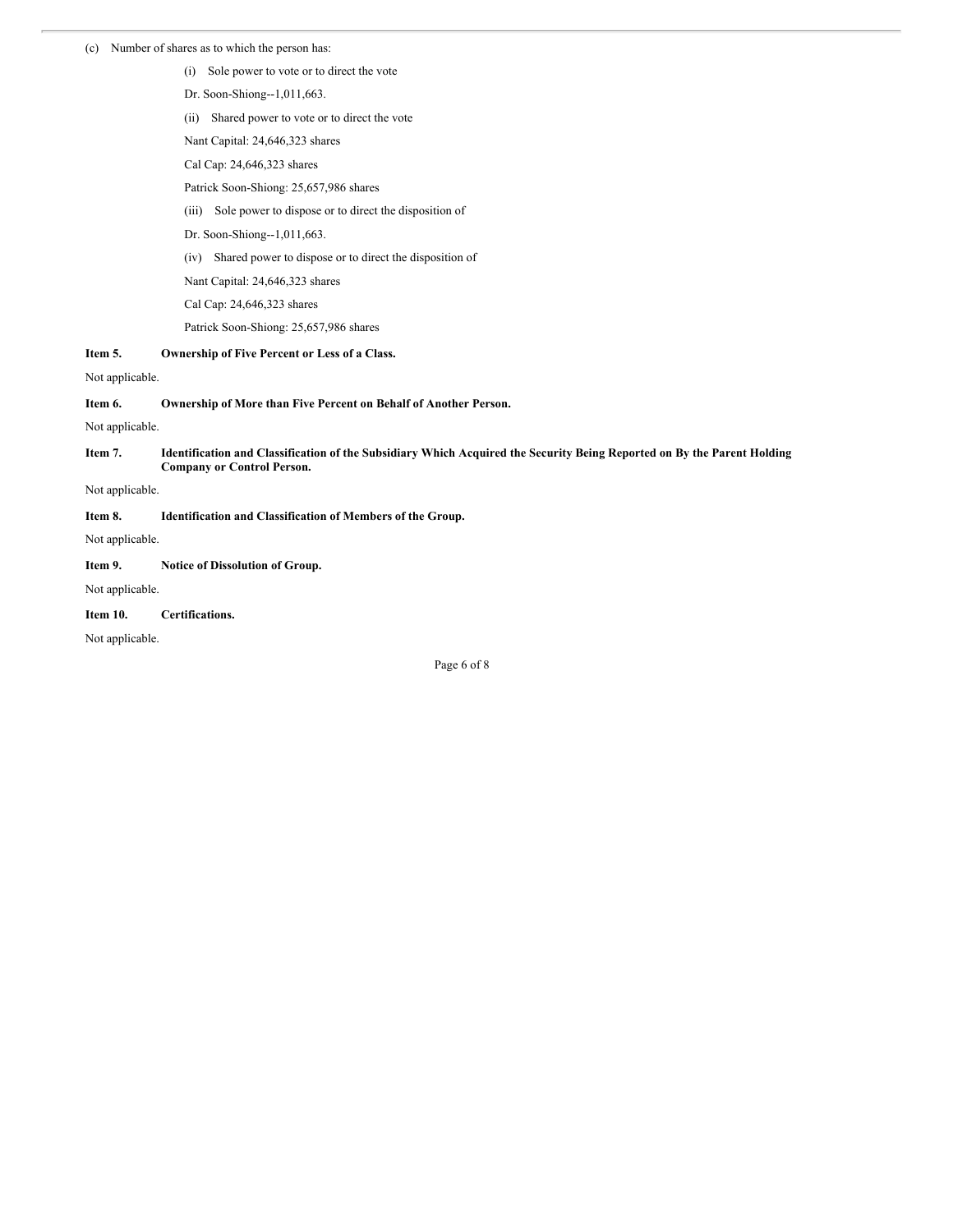# **SIGNATURE**

After reasonable inquiry and to the best of the knowledge and belief of the undersigned, the information set forth in this statement is true, complete and correct.

Dated: February 23, 2022

#### **NANT CAPITAL LLC**

By: /s/ Charles Kenworthy

Its: Manager

# **CALIFORNIA CAPITAL EQUITY, LLC**

By: /s/ Charles Kenworthy

Its: Manager

# **PATRICK SOON-SHIONG**

/s/ Patrick Soon-Shiong

Page 7 of 8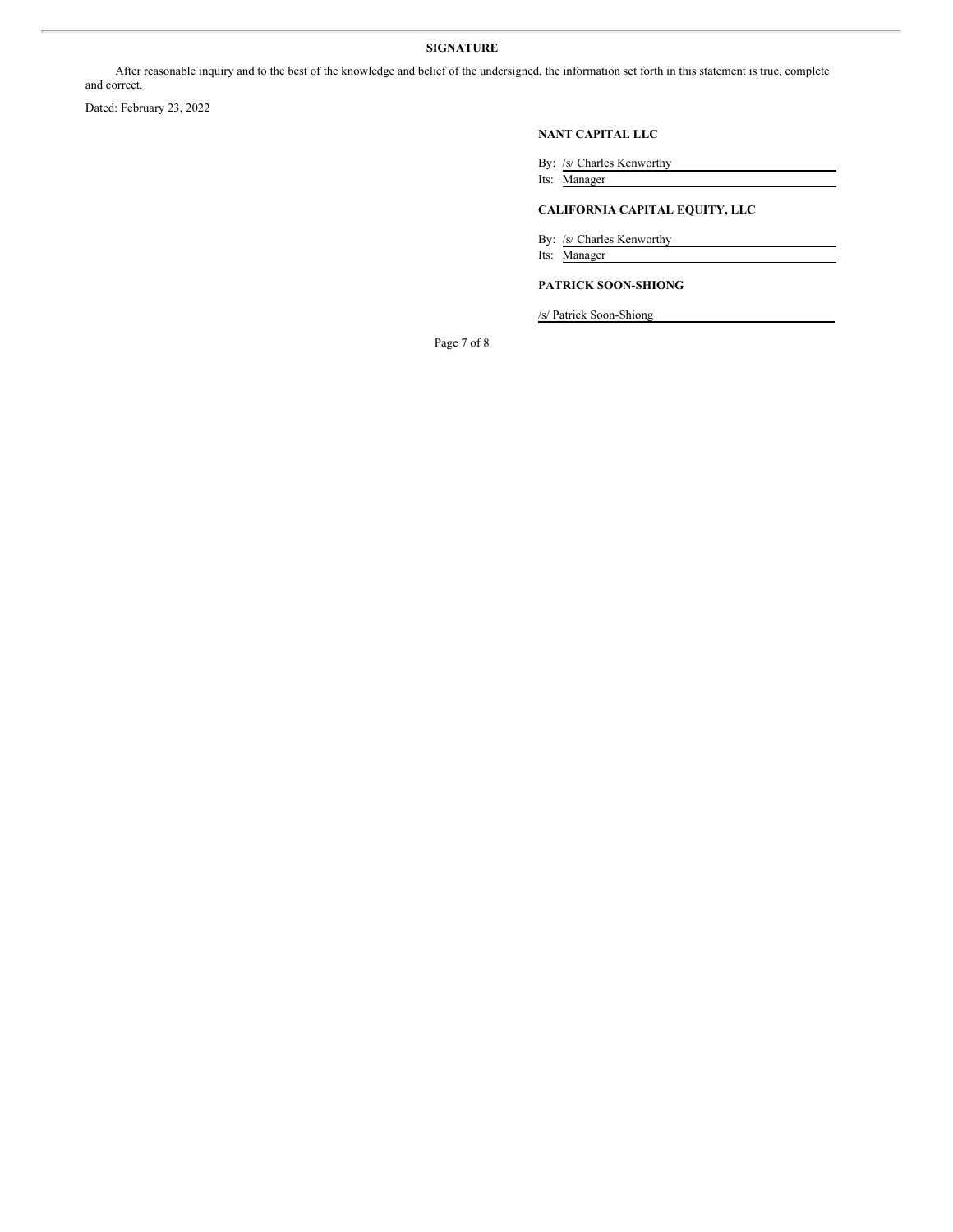# **Exhibit Index**

| Exhibit |             |
|---------|-------------|
| Number  | Description |

1 Joint Filing Agreement, dated as of February 23, 2022, by and among Nant Capital LLC, California Capital Equity, LLC, and Patrick Soon-Shiong.

Page 8 of 8